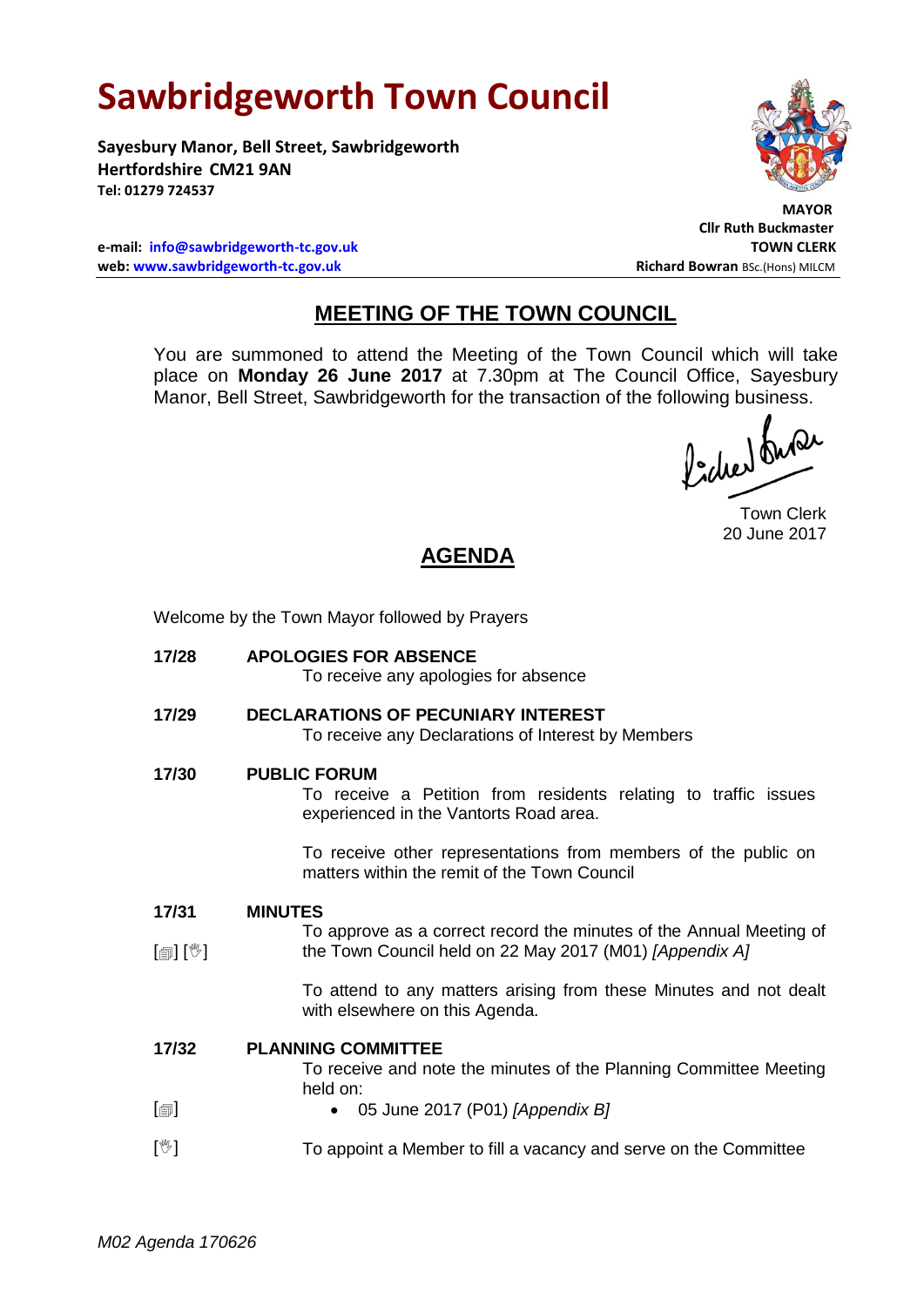| 17/33<br>$\lbrack \oplus \rbrack$ | <b>FINANCE &amp; POLICY COMMITTEE</b><br>To receive and note the minutes of the Finance and Policy<br>Committee Meeting held on:<br>05 June 2017 (F01) [Appendix C]<br>$\bullet$                                                                                                                                                                  |
|-----------------------------------|---------------------------------------------------------------------------------------------------------------------------------------------------------------------------------------------------------------------------------------------------------------------------------------------------------------------------------------------------|
|                                   |                                                                                                                                                                                                                                                                                                                                                   |
| $[\mathbb{V}]$                    | To appoint a Member to fill a vacancy and serve on the Committee                                                                                                                                                                                                                                                                                  |
| $\mathbb{D}[\mathbb{D}^1]$        | To approve the Terms of Reference for the Finance and Policy<br>Committee as recommended by the committee. [Appendix D]                                                                                                                                                                                                                           |
| 17/34                             | <b>ANNUAL ACCOUNTS AND ANNUAL RETURN 2016/17</b>                                                                                                                                                                                                                                                                                                  |
| $\mathbb{D}[\mathbb{D}^1]$        | 1. To approve and sign the Annual Governance Statement<br>[Appendix E]                                                                                                                                                                                                                                                                            |
| $[\circledast]$ $[\circledast]$   | 2. To approve and sign the Annual Return for 2016/17<br>[Appendix F]                                                                                                                                                                                                                                                                              |
|                                   | 3. To note the recommendations of the Internal Auditor<br>[See Minute F17/08 of the meeting dated 05 June 2017]                                                                                                                                                                                                                                   |
| 17/35                             | <b>COUNCILLOR VACANCY</b><br>To note that no election has been requested and the town council<br>may now co-opt to fill the vacancy. Interested parties will be invited to<br>attend the meeting of council scheduled for 24 July 2017.                                                                                                           |
| 17/36                             | <b>MAYOR'S CORRESPONDENCE/COMMUNICATIONS</b><br>To receive Mayor's appointments and communications                                                                                                                                                                                                                                                |
| 17/37                             | <b>REPRESENTATIVES REPORTS</b><br>To receive representatives reports from:<br><b>County Councillor</b><br><b>District Councillors</b><br>$\bullet$<br><b>Hertfordshire Police</b><br>$\bullet$<br><b>Other Representatives</b><br>٠                                                                                                               |
| 17/38                             | <b>TOWN CLERK'S REPORT</b><br>To receive and note the Town Clerk's report for the month of June                                                                                                                                                                                                                                                   |
| $\lbrack \oplus \rbrack$          | 2017 [Appendix G]                                                                                                                                                                                                                                                                                                                                 |
| 17/39                             | <b>TOWN PROJECT MANAGER'S REPORT</b>                                                                                                                                                                                                                                                                                                              |
| $\lceil \circledcirc \rceil$      | To receive and note the Town Project Manager's report for the month<br>of June 2017 [Appendix H]                                                                                                                                                                                                                                                  |
| 17/40                             | PROPOSAL FROM HERTS CC TO CO-LOCATE SAWBRIDGEWORTH<br>FIRE STATION AND SAWBRIDGEWORTH LIBRARY.<br>Following the public exhibition held on 19 June at Sawbridgeworth<br>Fire Station and from 20 June to 27 June at Sawbridgeworth Library.<br>To discuss and determine the council's response to the proposals.<br>[Flyer attached as Appendix I] |
| 17/41                             | <b>DEPOSIT &amp; CONSULTATION DOCUMENTS</b><br>To note receipt of any Documents for Noting and Consultation                                                                                                                                                                                                                                       |
| 17/42                             | <b>FINANCIAL REPORT</b><br>To note the current Financial Report                                                                                                                                                                                                                                                                                   |